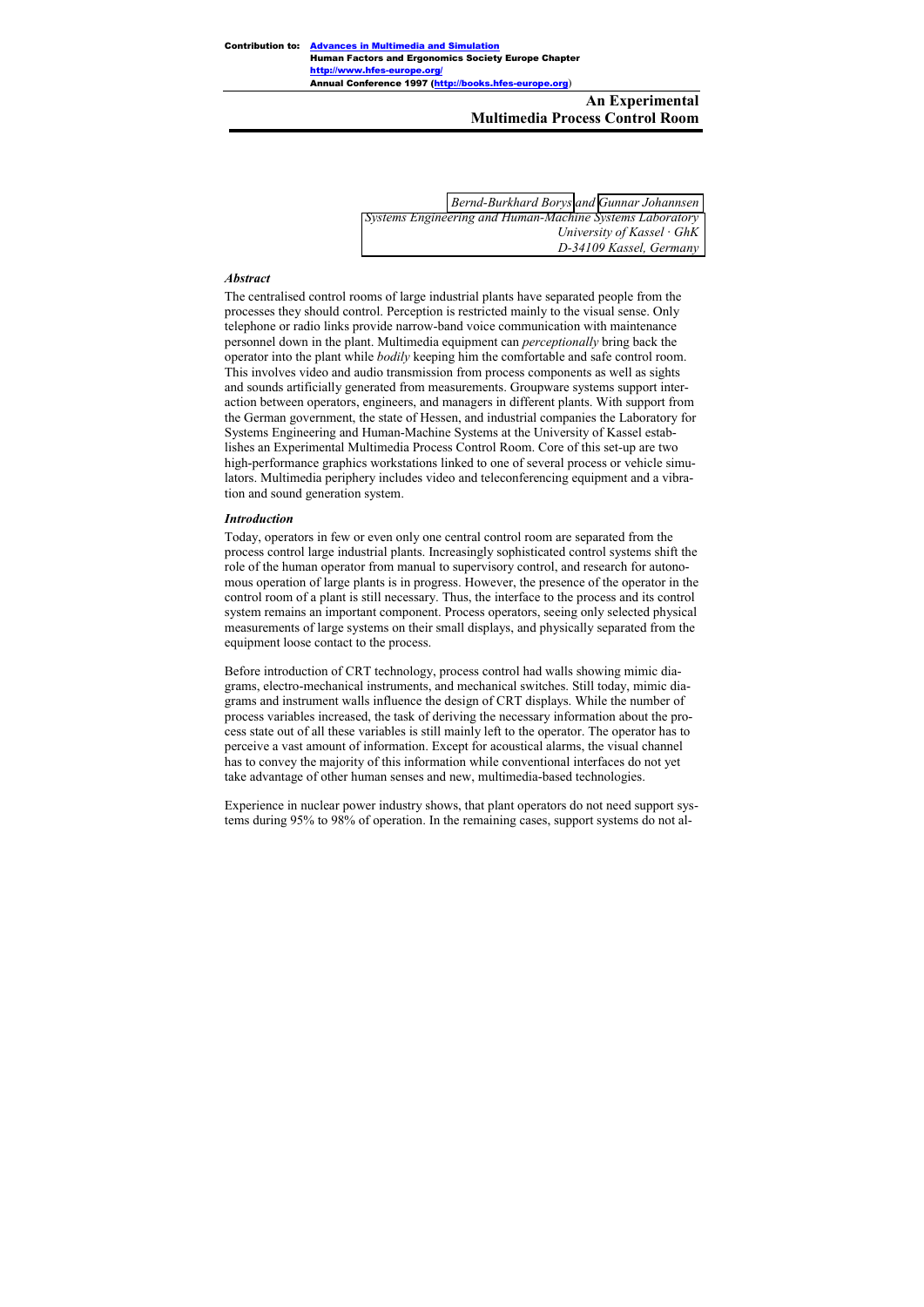ways provide the support necessary and the operators depend on their own knowledge. Although highly trained and motivated, operators are unable to cope with situations when they cannot access the necessary information about system state and performance. In the 2% of operational cases, that are unusual, complex, and mostly new, the operator needs all available information to solve the problems. This information may comprise phenomena not transferred by usual measurements and unsuited to conventional displays. Additional media, integrated in the control room, may be able to convey the information.

Extensive task and knowledge analyses performed by our laboratory in a variety of industrial processes showed that an experienced operator uses more information from a plant than just the measurements displayed in the control room. The noise spectrum, sounds, vibration, temperatures, direct vision, even odour adds information to form the overall picture. It may be helpful to bring this information back, specially to the operator who is more and more separated (physically as well as conceptually) from the process. Opposed to hardware and software used in process control rooms today, equipment and procedures used in computer graphics show immense improvements. This offers the generation of virtual images based on physical measurements, abstract data, and process structure. Multimedia technology can bring the process closer to the operator in a distant control room by adding some of the lost sensory channels. Instead of showing the icon of a tank besides a level measurement, the computer-generated image can show the tank itself, along with the correct liquid level inside and a sound depicting liquid flow. Using computer graphics and virtual reality algorithms, other measurements can enhance the image, for example component colour for temperature, surface structure for efficiency. Using an image of a process component instead of physical measurements, showing live videos along with stereo sound from the process can again establish the close contact to the process. Simulating a reality sufficiently close to the operator's view of the process will enable the operator to identify problems quickly. A live video image can show process failures not captured by measurements. In parallel, video conferencing enhances contact between process control operators and maintenance personnel in the plant. Beyond this, groupware and co-operative interfaces for multi-user interaction in plant-wide control and communication can support problem solving on all levels, such as the operational, the maintenance, or the management level.

We know from own experience, how much the background sound in a control room next to the turbine room and boiler changes with slight variations in the plant state. Experienced operators will benefit from good reproduction of these phenomena. Besides giving back information to the operators they had in conventional systems it is also possible to use these additional media to transmit new information and to support collaborative work.

## *The Future Control Room: Co-Operative Work and Multimedia Support*

Because of the growing complexity of systems, more operators, even in different locations in the plant need to co-operate. Telephone or radio communication provides only poor means to exchange process measurements and drawings from operation manuals along with views and ideas for co-operative problem solving. The co-operation between different human user classes (e.g., operators, engineers and managers) can be facilitated by the combination of several multimedia representations on different abstraction levels. The different information needs of these user classes are considered in the multi-human interface design by providing them with dedicated windows or screens and audio information. Engineers and managers may more often want to use goals-means hierarchies and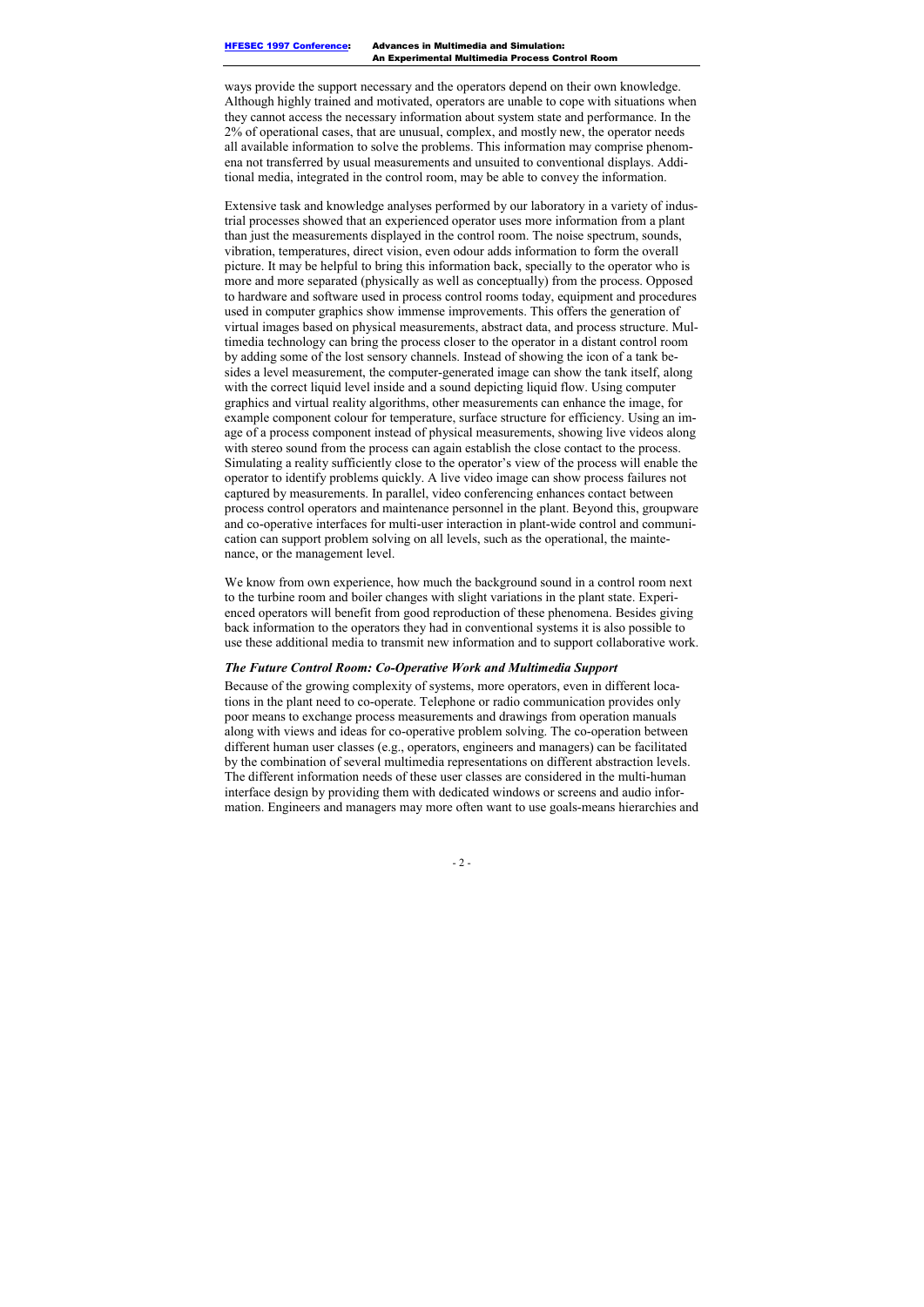multilevel flow model presentations whereas operators can use the less abstract presentations of ecological and topological displays. However, free navigational access to all display options must be allowed for all user classes, based on the different focuses of their individual preferences. The concepts of visual momentum and cognitive layouts should be implemented in such a way that they support the integrated view among team members of multi-user groups across all different forms of graphical representations. Related video and audio information further support this.

A large number of pictures in a complex display network is characteristic for many industrial applications. In such cases, only some of these pictures may be individualised for different user classes. Tani *et al.* (1994) suggested to use a large screen as a shared display for all group members, together with detailed personal displays on individual workstation screens for each of the group members. Multimedia presentations of live video can be combined with computer graphics presentations. The visual momentum is implemented by means of highlighting manipulated objects as well as by corresponding movements of individual cursors for each group member in the shared and detailed screens.

Relatively new communication technologies for human-machine interaction have been developed with the field of multimedia. The main idea of multimedia communication is to combine and integrate different visual and auditory media for the display and visualisation of information about tasks to be performed with a machine or a computer. In particular, the following media are combined with each other: computer-generated visual displays, video recordings, and auditory information such as recordings of noises and synthetic speech (Steinmetz and Herrtwich, 1991). In addition, three-dimensional stereoscopic video scenes and stereoscopic computer graphics can be superimposed upon one another (Milgram, *et al.,* 1990). Even music and haptic information as well as smell may be used for multimedia communication.

A connection of multimedia objects with an information network can be used interactively, for example, in travel agencies and libraries (Jerke, *et al.* 1990). In this pure human-computer interaction, the querying technique is combined with the method of browsing in a hypertext environment. A hypertext system is a network of information nodes that are connected by links, in a non-sequential way, to arbitrary non-linear information structures (Bogaschewsky, 1992). A hypertext network has been combined with an automatic fault-diagnosis module in order to support the problem-solving activities during trouble-shooting (particularly, motor diagnosis) tasks of human technicians in carrepair shops (Hollender, 1995).

In general, the human user can navigate through a hypertext network by analysing the connections between the nodes. Conceptual connections between alternative interaction procedures lead to a hypermedia information network. The separate nodes of this network are related to the separate types of information, such as text, graphics, video or audio, which are different forms of multimedia. Thus, "hypermedia" represent an information concept connecting several media (Begoray, 1990), whereas ″multimedia″ encompass a combination of different presentation media. The terms ″hypermedia″ and ″multimedia″ are, thus, distinguishable from each other in a similar way as the dialogue and the presentation layers are, in a user interface management system.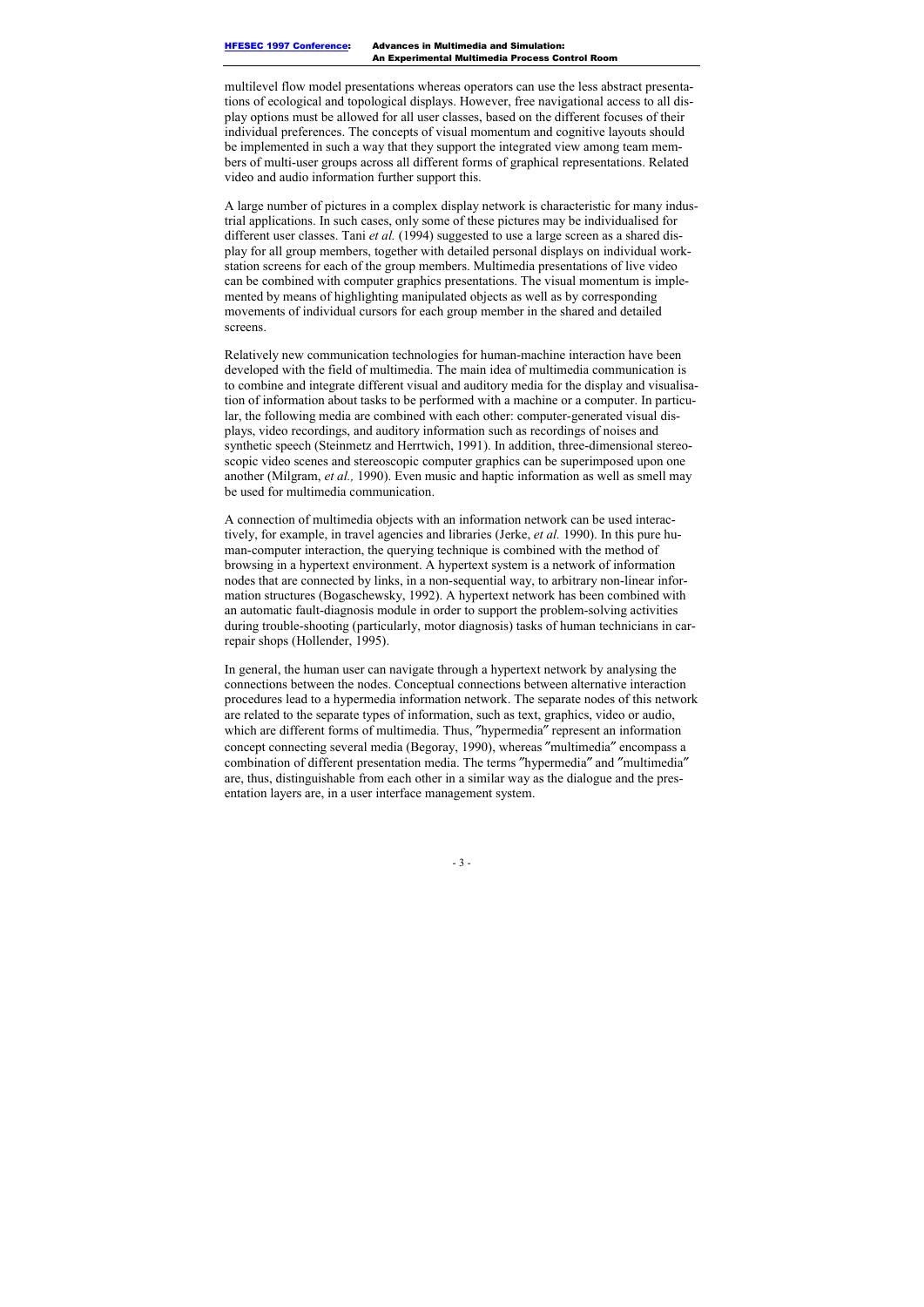Multimedia communication systems will be introduced in the future in several application domains. We mentioned libraries and travel agencies already above. In addition, the entertainment industry is highly interested in this new technology. Particular applications will be possible in medicine, for co-operative conferencing between physicians (Kleinholz and Ohly, 1994) and for surgery. Industrial applications may be possible in glass production, the paper and pulp industries, the chemical industries (Heuer, *et al.*, 1994), the power industry (Zinser, 1993), and the maintenance of networks such as those for distribution of electricity (Akiyoshi et al., 1995). Tanaka et al. (1988) suggested a tutoring system for the latter case.

Alty and Bergan (1992) emphasise that many questions still exist with respect to the application of multimedia communication in dynamic industrial process-control tasks. The general problem of the interface design remains: ″Which information is needed by the human user, when, in which form and why?″ This problem becomes more severe with a larger number of technological options, which increase further with the multimedia domain. Therefore, the information needs of the later human users have to be investigated by means of task analyses. This requirement becomes even more important in the cases of co-operation among several human users in co-operative work situations.

Expert analyses (performed in a cement plant, as a kind of unstructured task analysis) indicated some aspects of the co-operative work situations in that particular application domain. The face-to-face communication is absolutely mandatory. In addition, the audio channel, e.g., telephone communication, is very important. Multimedia technologies can be used for integrating the video information from some of the equipment, which is now available in the control room on separate video screens. Otherwise, video observations are rejected as a ″spy system″ in this application domain. Consequently, the important aspects of multimedia communication for cement plants comprise: (1) computer graphics and related video presentations with interaction facilities for human-machine and humanhuman communication, as well as (2) teleconferencing with highly improved face-to-face video presentations and screen-based audio communication. Both aspects need to be related to one another and integrated in a task-oriented manner. Overlapping windows need to be avoided as much as possible, as usual in process control applications.

The important aspects for travel agencies do not include the teleconferencing part. However, a much more substantial search for related multimedia objects in an information network is required (Jerke, *et al.,* 1990). The human user classes are travel agents and customers, who are possibly also co-operating with one another for more efficient customer support. Special computer skills cannot be expected from the average customer. This leads to the necessity of easy-to-use multimedia interfaces with related text, picture, graphics, video and audio information.

The same general tendency exists with the important aspects of multimedia communication in the entertainment sector. Everybody wants to participate and enjoy in an easy, direct and interactive way, comparable to strolling through a garden or singing a song, e.g., in a Karaoke environment (Tamura, 1995). This most intuitive computer use required in the entertainment domain will probably contribute strongly to new powerful and highly user-friendly multimedia systems. Although they will appear more as game instruments rather than as conventional computers, they may become the next generation of multimedia computers also in industrial and service applications.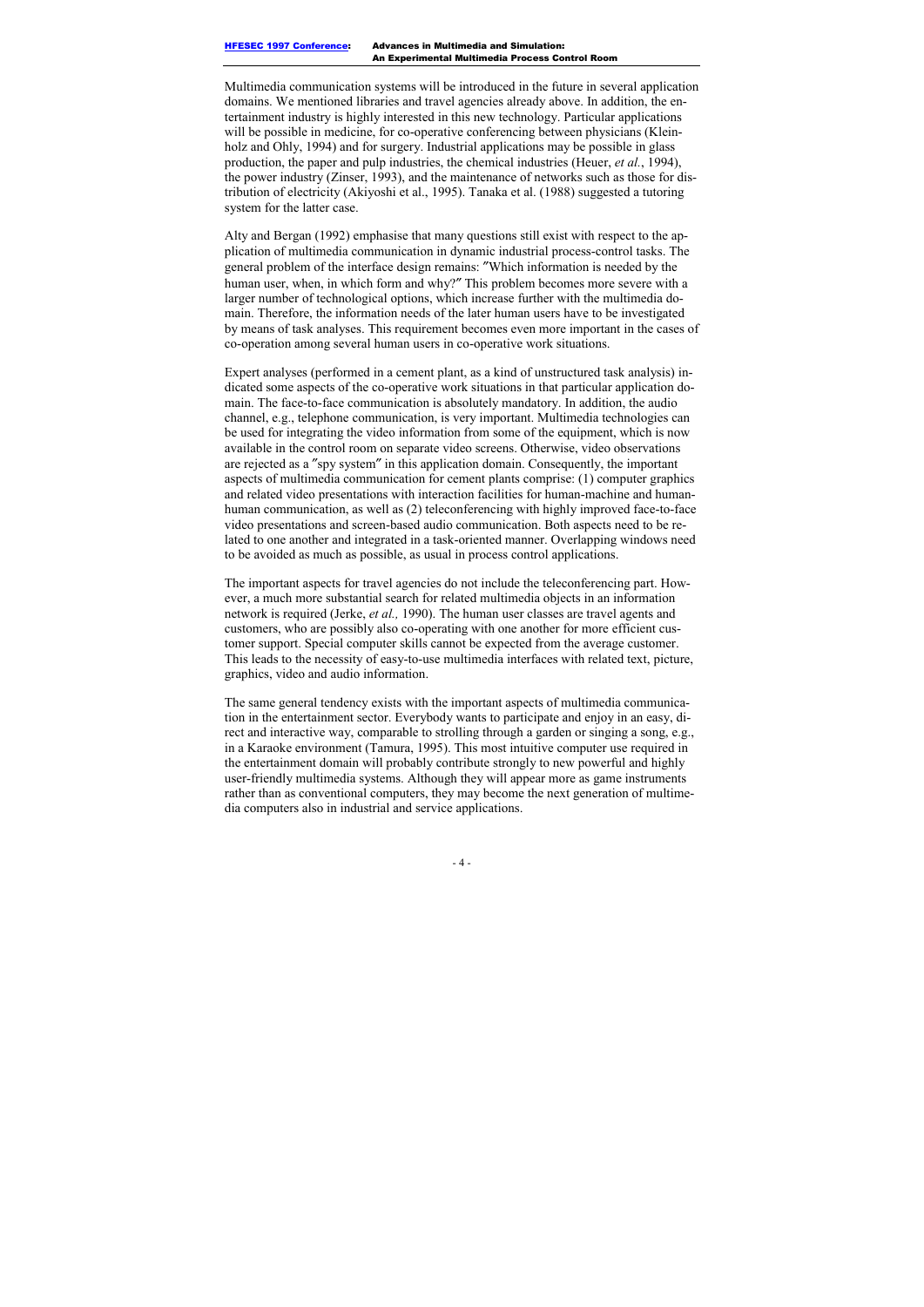The research into computer supported co-operative work (CSCW, 1994) and groupware deals with theories, design concepts, architectures, prototype systems, and empirical results for co-operative work situations in application domains such as offices, classrooms and factories. Electronic mail systems, computer and videoconference systems, office information systems, organisational knowledge bases, shared window systems and other communication and co-operation systems are being investigated. Some of these systems do not allow the human users to interact or co-operate with each other directly in space and time. New approaches for the integration of action space and time have been suggested, e.g., by Ishii, *et al.* (1992). Such support for co-operative work seems to be particularly required in industrial human-machine systems.

As the results from the expert analyses in the cement plant indicate, co-operative work should be organised as far as possible using face-to-face communication. Large projection screens are not welcome, because they are very soon too overloaded, and are not adaptable enough. However, they have already been implemented in some other application domains, but the concept of overlapping information for different human user classes has not been taken into account in the information content of these projection screens. Thus, their use for co-operative work needs to be rethought. Display screens for group meetings in different offices and the control room are welcomed as multi-human machine interfaces in the cement plant. They will also be accepted as dedicated human-machine interfaces in a network, and for discussions of smaller problems over the telephone.

The display screens for the group meetings may consist of one screen with four to five windows. They allow access to all pictures in the control room, rather than having just printouts, as presently available. Different, most favoured pictures may be selected by different user-group representatives. All the selected pictures need to be seriously considered by all members of the meeting, because co-operation rather than ego-centred views are required, where each user-group representative contributes. Modifications of controlroom pictures are foreseeable for the display screens in group meetings. Quick-change and easy-to-use editing facilities may allow the selection of important lines or variables from a table, qualitative zooming-in and selection of subareas of component flow diagrams, and manoeuvring or selection by sliders or text menus through different levels of abstraction. The latter range from physical forms, such as scanned-in photos, e.g., taken from databases or just of broken components (inside a pump, etc.), to goal hierarchies via multilevel flow-modelling representations.

The consistency and coherence across selected and edited multimedia has to be guaranteed. This will support the visual momentum, which is now already available, when a trend curve is selected by the cursor for a particular variable in the component flow diagram. The consistency will be increased when the computer completes the other selected pictures shown in parallel, e.g., consistent with the information reduction in the justedited picture. The information filtering, reduction and qualitative modifications may be supported by the computer, or can be done solely by the group members. Further, computer-supported drawing facilities, e.g., for straight lines or for rapid prototyping (sketching) of new pictures and ideas or for modifying existing ones, are possible. However, they may be more suitable for exploratory purposes rather than for normal group meetings, because the latter might become too long with too much computer interaction.

The overlapping information for the different user classes has already been considered in the logbook, now available on a PC in the cement plant. This information has still to be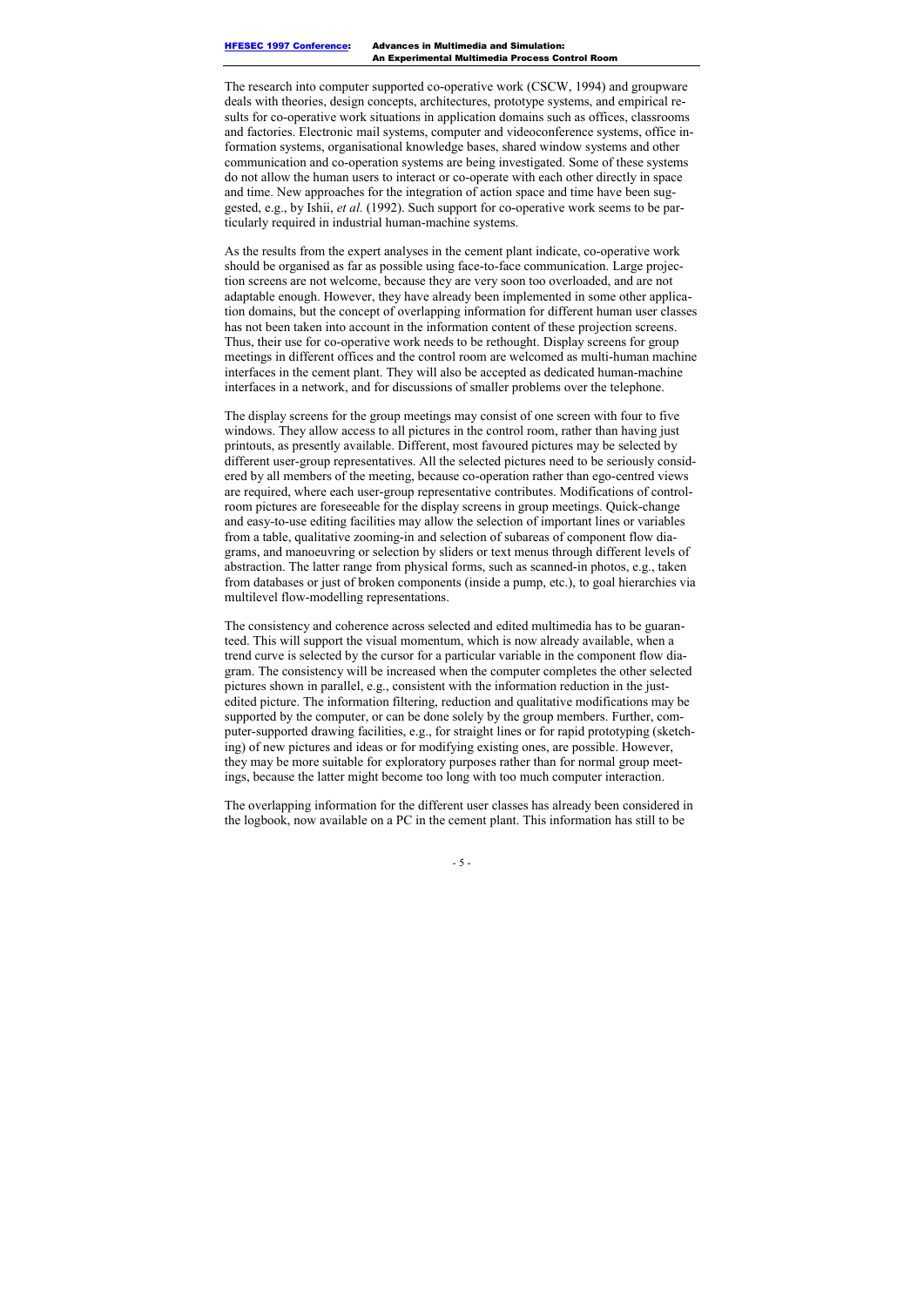implemented further in the presentation, the dialogue and the explanation facilities of the human-machine interfaces, particularly of the display screen for group meetings. Thereby, the visual momentum between different windows, which relate primarily to different user-group representatives, has to be supported.

All the suggested designs of human-machine interfaces for co-operative work also have to consider face-to-face communication. Otherwise, the social contacts would not be improved if this face-to-face contact were to disappear. Tele-co-operation is often not feasible because the contact with the production will be lost, e.g., the feeling for clinker quality will disappear. In addition, the work climate will deteriorate and, thus, there will eventually be no co-operation.

Design work is often accomplished in teams where human users interact and co-operate with each other directly in space and time. New approaches for the integration of action space and time have been suggested, e.g., by Ishii et al. (1994), as mentioned above. Two people work on the same drawing for design and, at the same time, see the co-operative design partner through the transparent digitiser sheet. The two designers can physically work in remote places from each other. The basic metaphor of this concept is "Talking through and drawing on a big transparent glass board." Thus, it is believed to be very important to have face-to-face communication as well as audio communication with each other in a team.

Similar design principles were used for a co-operative work support system, which allows the supervisory control as well as the maintenance of a power plant (Muraoka, Ohi, 1995). Not only image data but also audio and drawing data are combined with each other. Several windows on the display screen allow to visualise in parallel topological component-oriented presentations and video scenes from the plant or, alternatively, from the face of the communication partner, e.g., of the maintenance person in the field work. Additionally, a communication board can be shown in a further window. The communication board can be used as a white board or a pin board on which selected information, cut out from any other window, can be pasted. This white board is shown to both communication partners in the remote sites. They can circle and mark or write anything they wish on top or besides the pasted information, again visible also for the remote site. Thus, a direct telecommunication can be used for co-operative problem solving.

The already mentioned multimedia means of video conferencing with audio and face-toface communication are even more important on the management and the marketing levels. As the facial communication is regarded as very important in many cultures, it seems to be worthwhile trying to reduce the huge amounts of data to be transferred in telecommunication. It is feasible to simulate computer images of a person in the remote partner's place. Then, only minimal parameter sets, which characterise the perceived impressions of a human face, e.g., fierceness or gentleness of a face, have to be transferred. An example of such investigations of facial features was presented by Kato et al. (1995).

Advances in virtual reality technology allow to explore freely the virtual environment, e.g., of a maintenance situation by manipulating 3D graphical objects. Liquid-crystal glasses and data gloves have to be used for viewing and manipulating the stereoscopic display. Currently, the possibilities for exploiting such virtual reality and multimedia technologies for learning and training environment and for marketing are investigated (Akiyoshi et al., 1995).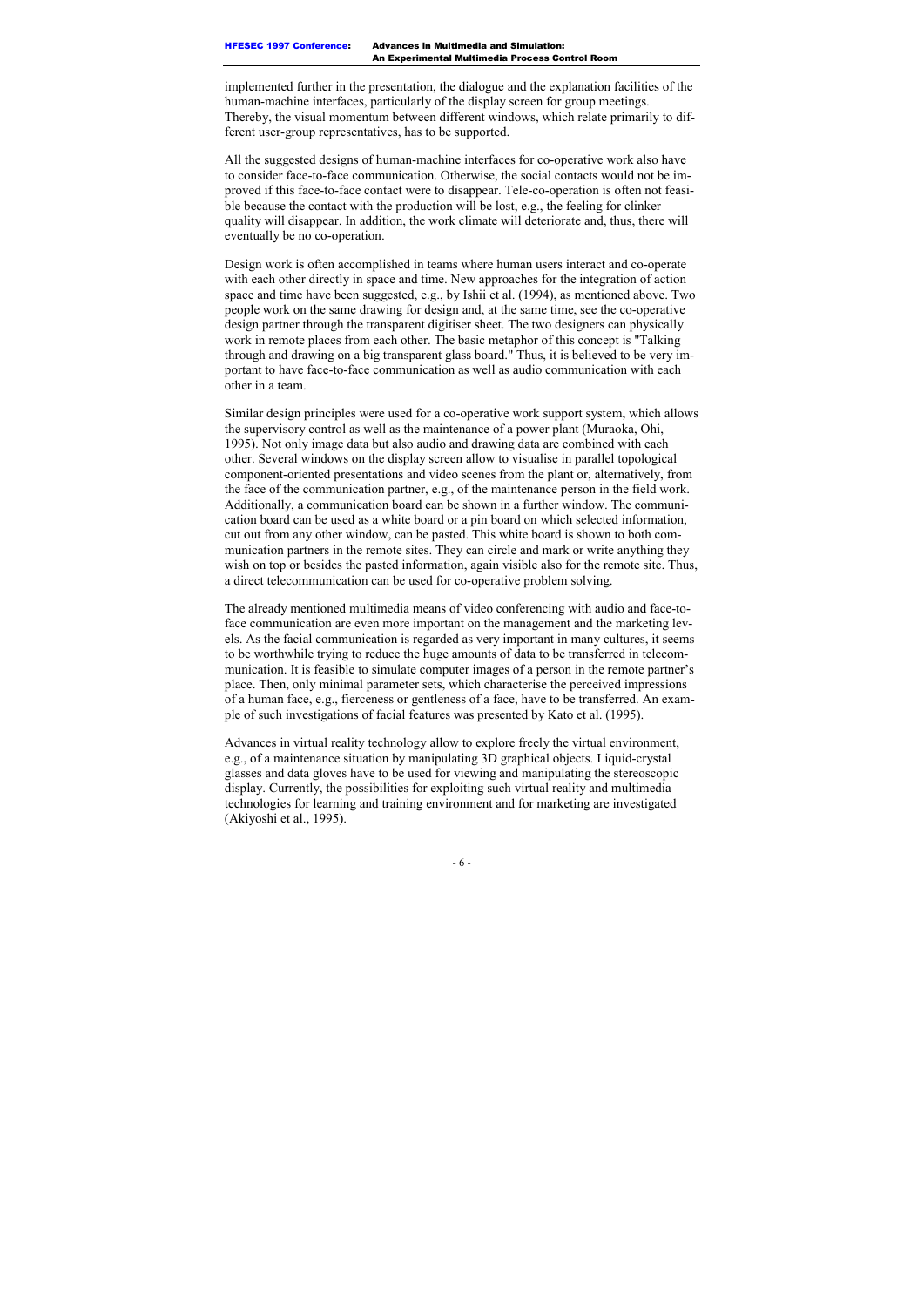Integrating the above approaches across all levels in an appropriate human user- and taskoriented manner will be a major challenge of the next coming years. It will be important to think about desired work organisations, first, and to pursue corresponding cognitive task analyses in order, then, to build plant-wide control and communication systems which will be welcomed with high user acceptance. It is also very likely that remarkable cultural and socio-political differences with respect to optimal or, at least, satisfying solutions may exist even within individual countries between different companies.

Even in the next future, process control rooms will need the presence of human operators. Those cases, when pre-programmed automatic systems would fail to control the process specially demand for skill and knowledge of the operators. In these rare cases, all available information on the process and the combined skills and knowledge of operators, technicians, engineers, and managers is needed for co-operative problem solving. The integration of new media for information presentation and co-operative work to support humans in these situations is a main research topic of the new Multimedia Process Control Room established in the Laboratory for Human-Machine Systems of the University of Kassel. The next sections describe the desirable capabilities of such an experimental instrument and the current implementation.

# *Essential Capabilities of a Multimedia Process Control Room*

For technical (and financial) reasons, the multimedia process control room in its current configuration addresses the auditory and the visual sense with some support for perception of vibrations. Visual and acoustic information is presented supporting perception of directions and depth. Artificial, fully computer-generated information, play-back of prerecorded information, as well as life presentation is foreseen. In detail, a multimedia control room should provide

- Computer-generated and animated visual displays, showing process information and incorporating textual, pictorial, and graphical objects, combined with live or prerecorded video;
- life video image display for plant supervision as well as visual inspection of equipment or products and video presentations for operator and maintenance support;
- life, reproduced, or computer-generated audio, vibration, and speech for supporting visual perception, alerting, and informing operators;
- 3D stereoscopic and holographic presentation of the generated visual scene and spatial presentation of audio information;
- face-to-face video communication and conferencing, incorporating document exchange, drawing and annotation facilities; screen-operated telephone and radio communication; and,
- maybe in the future haptic information, motion, music, odour, and more.

For research and experimentation in this area, an experimental set-up needs in addition facilities for development of software, scenes and environments. Some additional preparations necessary are

- recording equipment to take audio and video samples in existing plants, import filters for CAD data from existing environments;
- modelling software to generate 3D objects and assembling those to scenes together with audio and video objects;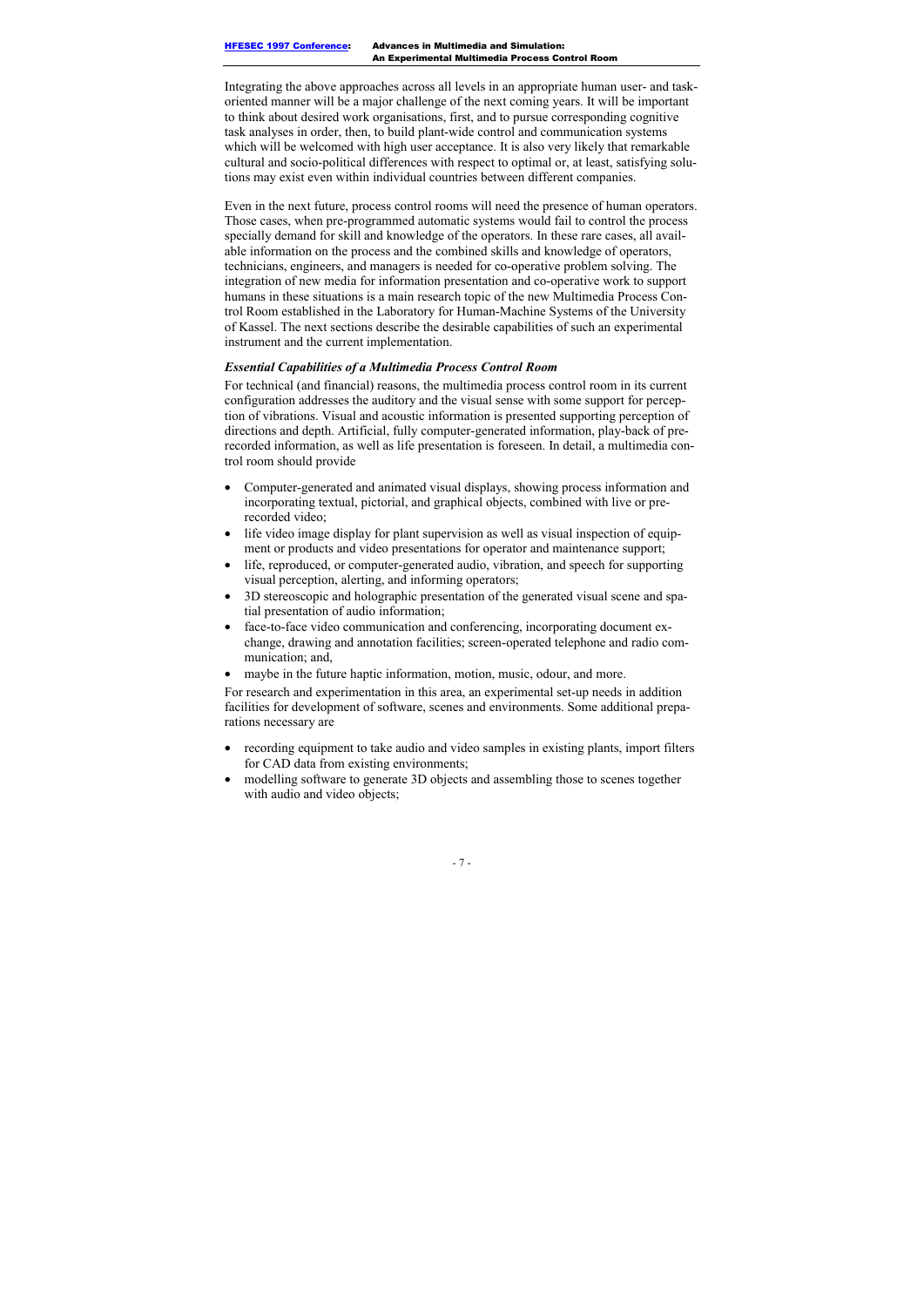- various means for manual interaction like mouse, joystick, keyboard, together with related analogue and digital input channels;
- software to generate realistic behaviour of the interface, like plant, process, and communication simulators; and
- support for supervision and control of experiments, data collection, and evaluation.

The following section describes some functions of a multimedia process control room with examples assuming a live process environment.

#### *Computer Graphics and Video Support*

Today, computer graphics in process control rooms are still too much copying the traditional means of walls with control instruments to the computer screen, while separate monitors provide video information. Current research shows the value of displays developed into two directions. One is creating more abstract views that are appropriate to the operators' task, behaviour, and knowledge (Ali, 1997; Ali and Heuer, 1995; Johannsen et. al., 1997). The other direction supports the objective to bring back the operator into the plant by generating views close to reality (Wittenberg, 1997). In both cases, integrating video information can support the view.

The demand for further enhancement of a computer generated view leads to stereoscopic and holographic displays. *Stereoscopic* displays extend the view from the flat screen into the third dimension without taking account of the observer's position. The common technology generates separate images for each eye of the observer, displayed alternately on one screen or in parallel on two screens. Head-mounted devices providing one screen for each eye support the second solution while the observer needs to wear special glasses for the first version.

Stereoscopic views look abnormal to the observer when moving around the scene, as a 3D stereo view presents the image seen from one specific position only. The advantage is that the image is the same for every viewer from every position. The disadvantage is that the viewer cannot just walk closer or around the image. Even shifting the head from side to side or forward-backward does not change the view as expected from natural scenes and creates an annoying effect.

*Holographic* views take into account the observer's eye-point by tracking the position of the 3D-glasses. A holographic projection adapts to shifts in all directions (left-right, updown, to-from) within the range of the tracking device. The observer can see the scene from different directions as long as he looks towards the screen surface. This feature easily adds to stereoscopic views with additional tracking hardware and software components. The display generation, however, supports only the view of one person; other persons need separate sets of display, glasses and tracker. Using head-mounted screens and sensing position and orientation provides means for full virtual reality that also shows views from the reverse side. The drawback is the weight of the helmet to carry and the isolation from the real world. The latter also acoustically, as common headsets moreover provide headphones. With this set is possible to walk around the display in the virtual world but difficult to avoid at the same time falling over the objects in the real world.

Besides video integration to enhance personal communication and conferencing, we see the necessity of two different video applications in process control: Live video for equipment or product observation, and video sequences for operator support. Live images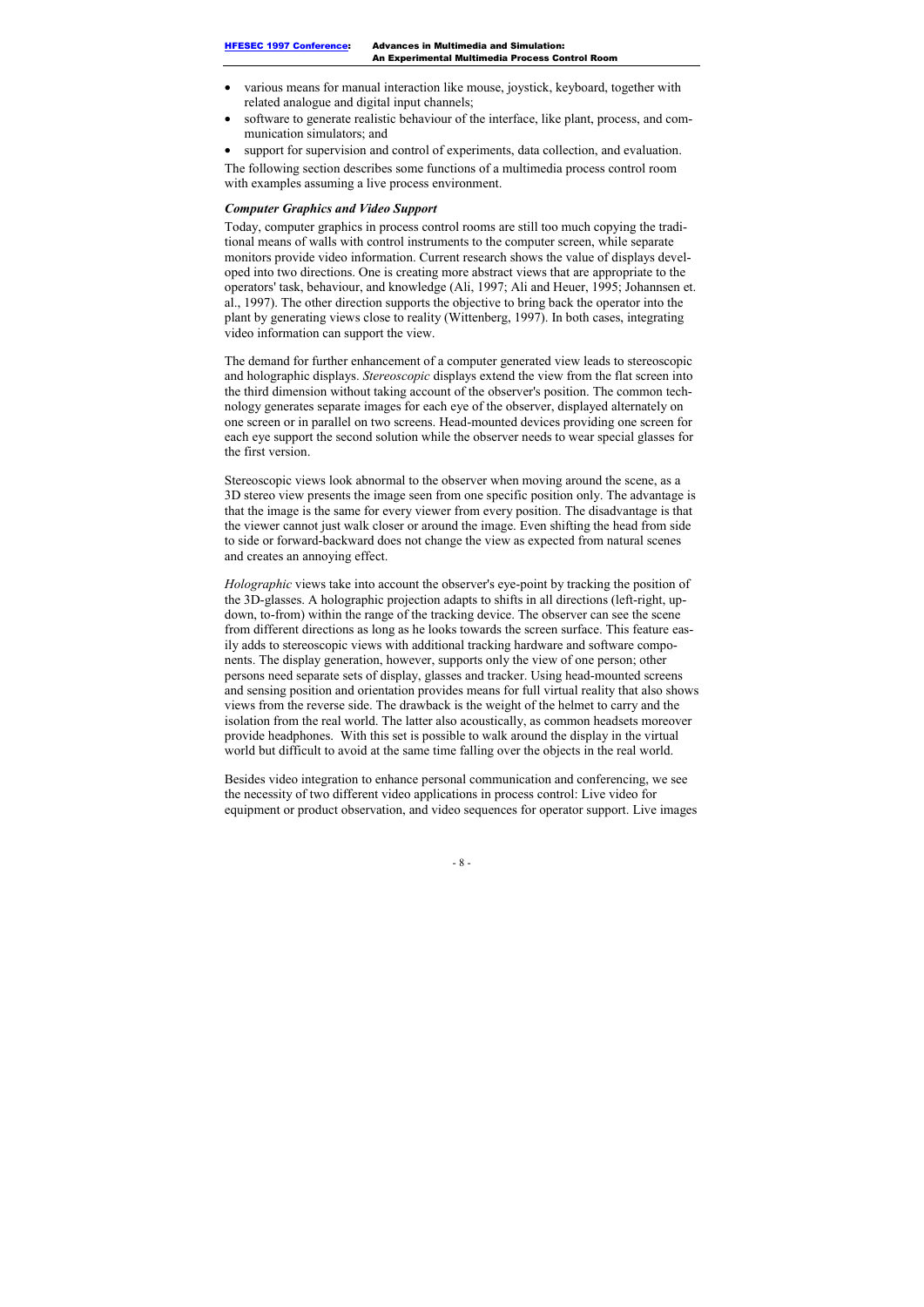from the plant, integrated into computer generated diagrams enable operators to inspect critical equipment visually. Cameras either placed in strategic position down the plant or hand-held (or even helmet-mounted) by maintenance personnel may provide these signals. In case of failures, video clips can instruct operators as well as maintenance personnel on correct procedures.

# *Audio Support*

In a conventional control room, the audio channel provides the operator mainly with alarms. A multimedia environment adds acoustic information from the process as sounds and noises that provide the operator with relevant information on process state. These need to cover the full range of audible frequencies and include vibrations. Acoustic information from the process can be collected live in the plant or generated from process measurements. Process sounds can give a static acoustical picture of the process or focus on specific sections of the plant according to operator needs or current operator focus and actions. Individual microphones, placed at strategic points in the plant area can collect a live acoustic picture. The individual signals need appropriate mixing taking care of different sound intensities, thresholds and masking effects. In contrast, it is also possible to generate a synthetic acoustic picture artificially from plant data using stored sound samples or from noise and sound generators. In all cases, the spatial arrangement of sound sources must meet the layout of the control room.

As an example, the control room of a fossil-fired power plant shows a spatial separation between furnace and steam generation and turbine and power generation. Instruments and controls for steam generation cover the left, those for power generation the right side of the control room. Important parameters are the continuity of the combustion process, the balance of heat and water on the left side and the turbine revolution rate and vibration on the other. In the past, operators were able to feel harmful vibrations of the turbine in the control room as long as it was sufficiently close to the turbine. The current load as well as the revolution rate provides a continuos background sound in the turbine building. Microphones can pick up the sound down in the plant and speakers on the right side of the control room play it to the operators. Special transducers or low frequency speakers provide vibration information. As operators have to keep turbine speed very close to the nominal rate, an artificial generated signal, providing more contrast in deviations from set points, may be of more use. In this example, acoustic information provided on the left side of the control room relates to the steam generation system. As an example, sounds of flowing water with different intensity can provide state information. Besides spatial arrangement, such sounds show good contrast to the noise from the turbine in frequency and complexity.

Acoustic information from the process control system includes alarms and attention getters. These can be generated or pre-recorded tones, sounds, or voice messages. The system should provide means to spatially separate attention-getting audio on and arrange it according the general control room layout.

# *System Components*

Following a market evaluation in 1996, we selected the equipment and implementation begins in late summer 1997. The Hardware selected includes high performance graphics workstations as well as high-end consumer electronics. The main software component is a set of programs for generating, animating, and displaying virtual worlds.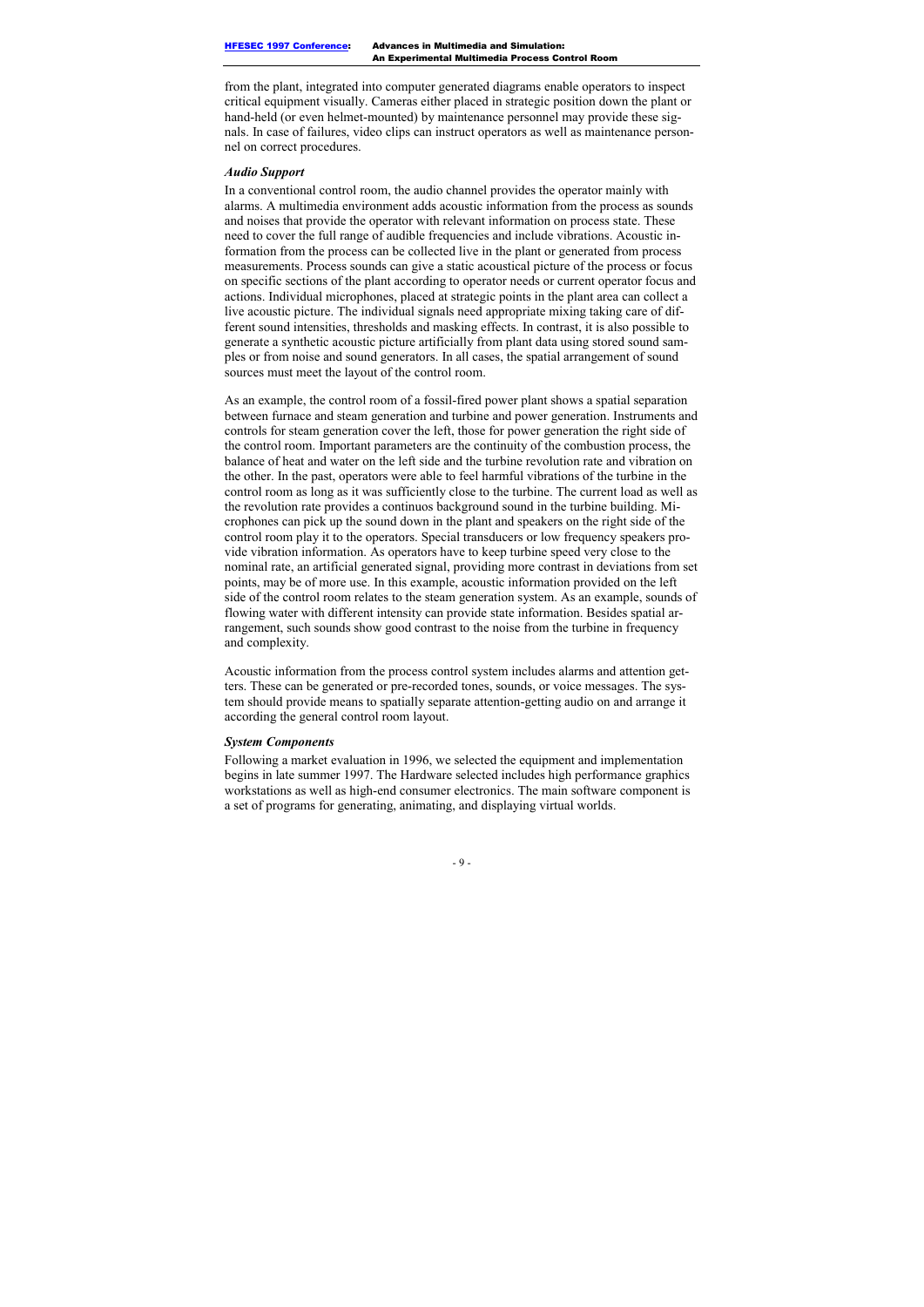# *Hardware*

Central components of the hardware are two graphics workstations, a SGI Octane/MXI with two 195 MHz R10000 processors, 256 MB memory, 4 MB texture memory, and a SGI O2 with 180 MHz R5000PC processor, 96 MB memory, Video I/O and camera. Both workstations are equipped with identical 20" monitors capable of displaying stereo and holographic images.

Hardware for holographic presentation of images consists of active stereo glasses with liquid crystal shutters, an infrared emitter synchronising the shutters with the monitors frame rate, and a tracking system to determine the actual eye point. The system from CrystalEYES will be used in combination with the  $3<sup>rd</sup>EYE$  software.

As an input device, the Space Mouse will be used. This device, developed by the German aerospace research establishment DLR, is basically a force stick. However, along with the x- and y-axis, it senses translation force in the third dimension (z) and rotational forces in three dimensions (pitch, roll, and yaw). A 3D audio system will be added in the future. A possible candidate is the *Acoustreon.* This system, hosted on a separate workstation, applies signal processing to given audio data. Given the distance and direction from the observer to the sound source the system filters the audio data such that the observer has the impression of a distant sound source in this position.

The conventional audio periphery centres on a 6-channel amplifier and equaliser.



*Figure 1: System Components* 

The two graphics workstations, a DAT recorder, and microphones provide audio inputs signals in stereo. For output, four speakers are placed around the workstations as well as headphones for privacy. The DAT recorder will be used to take high-quality samples of process noise and sounds during field studies. Integration of a special low-frequency amplifier and speaker (subwoofer) or a vibration device is under consideration. Such a vibra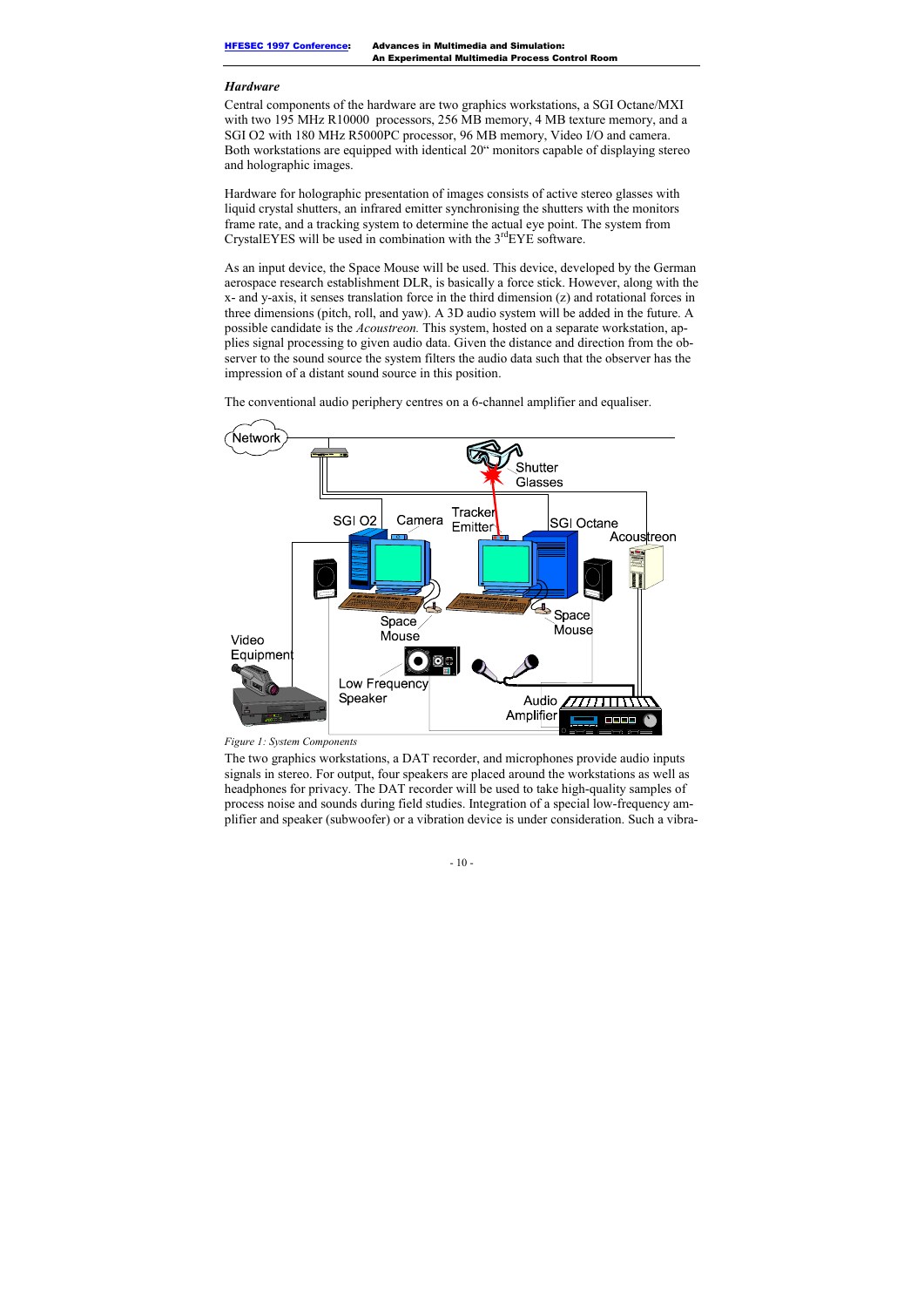tion device, the *T.A.N. Vibrofloor System* is a disk with 20-cm diameter, coupled to the floor or the operator's chair. It can provide vibrations with a power of 100-Watt RMS with frequencies down to five Hz.

The video option of the O2 workstation provides Essential equipment for videoconferencing. This includes two input-, one output-channel and the monitor-mounted digital camera. A camcorder will be used for recordings in plants. We also imagine the use of portable, helmet-mounted cameras (for, e.g., maintenance personnel) coupled to the control room by radio links. Systems with a range suitable for in-house use are available at a price below 1.000 DEM. Besides this local video equipment, support exists by the universities Media Centre providing professional video cutting and editing facilities.

Both workstations will have access to the laboratories local area network, the universities future ATM network, and the local ISDN telephone exchange. The laboratory's network provides access to several simulators, among those are a high fidelity simulator of a distillation column, cement plant and power plant simulators, a small business jet and a simplified helicopter.

# *Software Tools*

The major software are five components from the virtual reality package of the German company REALAX. The modeller enables to create 3D volumes or to import shapes from conventional CAD data. Objects are than grouped and combined to scenes in the editor, which also provides material properties (colour, reflection, transmission) and surface textures. The scene generated this way is displayed using the real-time component. Additional software in combination with the stereo glasses described above generates the holographic view. Features of this software important in our applications are *level of detail switching, morphing*, and *callback functions*.

Level of Detail switching saves limited computer capacity. Instances of an object are created with different complexity. The close-up view shows the object with all its details. When the distance between object and observer increases, displaying the less complex version keeps the number of polygons in the scene smaller.

With morphing, it is possible to use several (slightly) different shapes of an object and display a weighted average of these shapes. This feature is impressively demonstrated in animated sequence of car crashes. However, we can imagine giving an operator hints on pressure and stress by displaying deformations in boilers, pipes, and joints.

Inevitable in research, when own software extends existing tools or when simulation data will be integrated is a means to access and manipulate of the visual scene. Callback functions hand control to user programmes periodically or on defined events. They also pass pointers to scene data. When control is transferred and data is accessible, the scene can manipulated or information extracted for other applications. Thus, measurements provided from an external simulator can change dials in the scene and information on eye point position can be used for correctly generating 3D audio.

# *Intended Research Topics*

Some of the features wanted for a multimedia control room are already build into or delivered with the computer equipment, such as the *InPerson* teleconferencing tool. This provides a shared whiteboard, on which the local and different remote users simultane-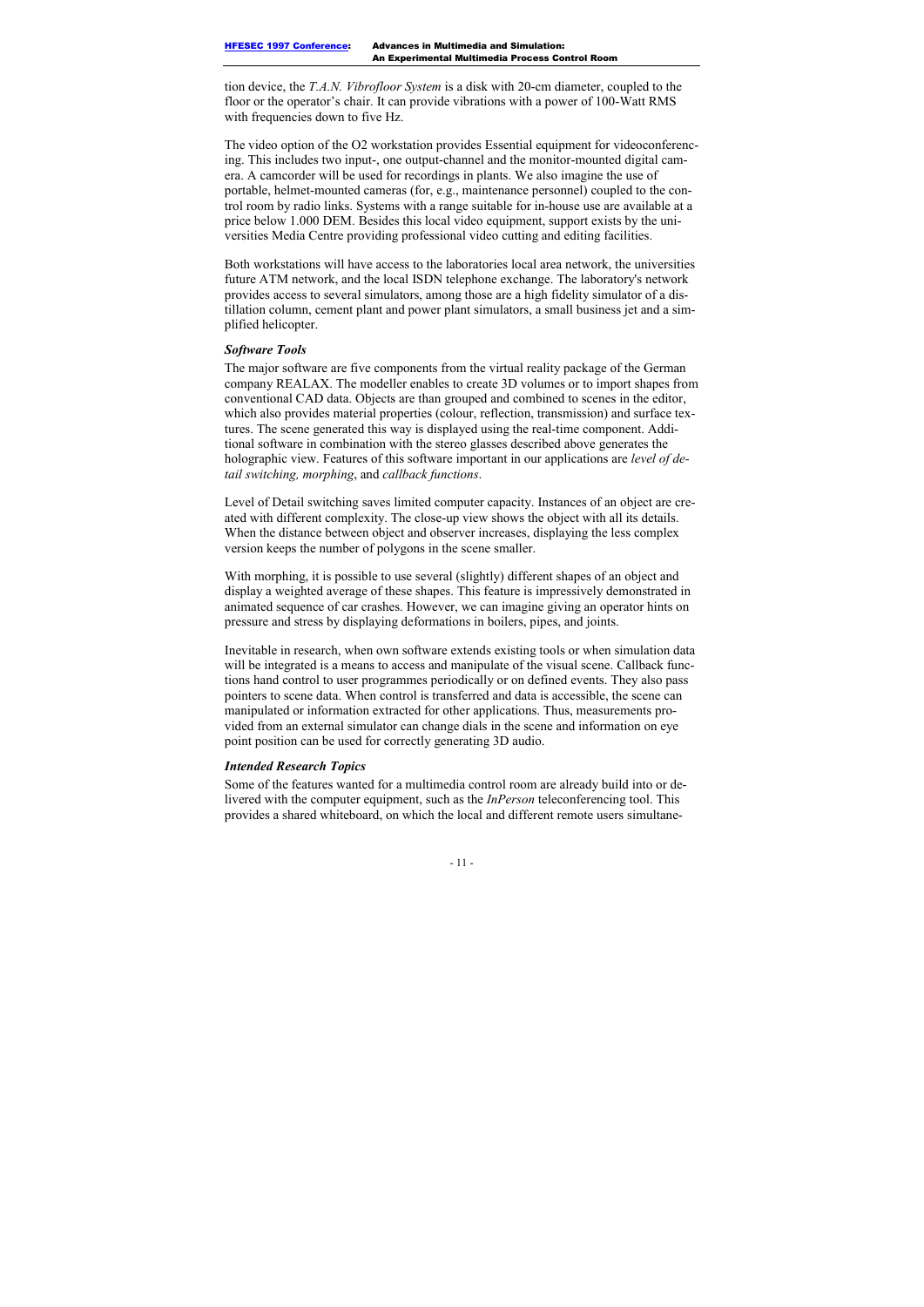ously view and manipulate images and video windows displaying the conference participants. However, the multimedia process control room is a research vehicle. Existing software provide only tools and existing solutions from other areas provide only pointers to own developments. Microphones, speakers, and the camera are standard equipment of modern workstations as they become to be for home computers. Now it will be our task to evaluate existing capabilities of hardware and software as well as known solutions from, for example, the entertainment industry for their use in process control.

Examples for possible use of multimedia in control rooms have been given already above. In all research performed in our laboratory we include the final user in the early phases. Considering the growing awareness of multimedia in present-day life we expect useful proposals from future users. Intended research topics include multimediasupported co-operation between plant operation, maintenance, and management, management of information, user-support for large multimedia data bases.

## *Conclusion*

The experimental Multimedia Process Control Room is a new vehicle to support future research projects of the Laboratory for Human-Machine Systems in cooperation with industrial partners. It will also enhance lectures and support diploma- and PhD theses.

## *References*

- Akiyoshi, M., Miwa, S., Ueda, T., Nishida, S. (1995). *A learning environment for maintenance of power equipment using virtual reality*. In: Image Processing and its Application, Conf. Publication No. 410, IEE, Edinborough, pp. 331-335.
- Ali, S. (1997). *Wissensbasierte Prozeßvisualisierung mit Fuzzy-Logik*. 39. Fachausschußsitzung Anthropotechnik der DGLR über menschliche Zuverlässigkeit, Beanspruchung und benutzerorientierte Automatisierung. Karlsruhe 21. - 22. Oktober 1997.
- Ali, S., Heuer, J. (1995). *Knowledge-Based Multimodel as a Basis for the Design of HUMAN-Machine Systems in Process Control*. XIV European Annual Conference on Human Decision Making and Manual Control, Juni 14-16, 1995, TU Delft.
- Alty, J.L., Bergan, M. (1992). *The design of multimedia interfaces for process control*. In: H.G. Stassen (Ed.), Analysis, Design and Evaluation of Man-Machine Systemes (Preprints, The Hague). Pergamon Press, Oxford.
- Begault, D. R. (1994): *3-D Sound for Virtual Reality and Multimedia*. London, England, Academic Press.
- Begoray, J.A. (1990). *An introduction to hypermedia issues, systems and application areas*. In: Int. J. Man-Machine Studies, Vol. 33. pp. 121-147.
- Boff, K. R., Lincoln, J. E. (1988): Section 11.4: *Attentional Directors*. Engineering Data Compendium: Human Perception and Performance. Ohio, AAMRL, Wright-Patterson Airforce Base.
- Bogaschewsky, R. (1992). *Hypertext-/Hypermedia-Systeme: Ein Überblick*. Informatik-Spektrum, Vol. 15, pp. 127-143.
- Calhoun, G. L., Janson, W. P., et al. (1988): *The Effectiveness of Three Dimensional Auditory Directional Cues*. Proc. Human Factors Society 32: 68.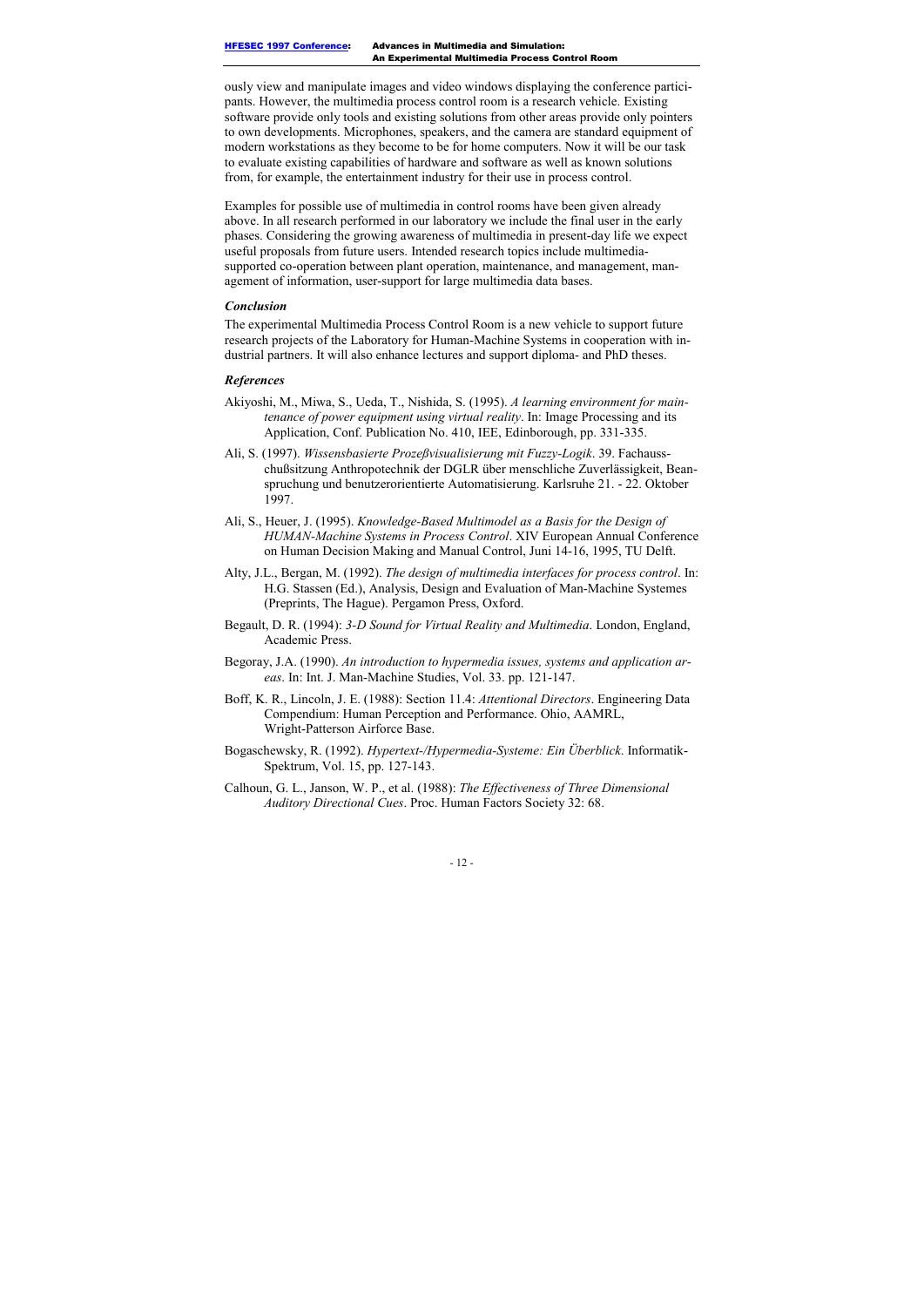- CSCW (1994). Proc. *ACM Conference on Computer Supported Co-operative Work*, ACM, Chapel Hill, NC.
- Edworthy, J. (1994): *The design and implementation of non-verbal auditory warnings*. Applied Ergonomics 25(4): 202.
- Heuer, J., Ali, S., Hollender, M., Rauh, J. (1994). *Vermittlung von Mentalen Modellen in einer chemischen Destillationskolonne mit Hilfe einer Hypermedia-Bedienoberfläche*. Hypermedia in der Aus- und Weiterbildung. Dresdner Symposium zum computerunterstützten Lernen, Dresden.
- Hollender, M. (1995). *Elektronische Handbücher zur Unterstützung der wissensbasierten Fehlerdiagnose*. Doctoral Dissertation, University of Kassel.
- Ishii, H., Kobayashi, M., Arita, K. (1994). *Iterative design of seamles collaboration media*. CACM 37 (8), PP 83-97.
- Ishii, H., Kobayashi, M., Grudin, J. (1992). *Integration of inter-personal space and shared work space: Clearboard design and experiments*. In: Proc. CSCW'92- Sharing Perspectives. ACM Press, Toronto, pp. 33-42.
- Jerke, K.-H., Szabo, P., Lesch, A., Rößler, H., Schwab, T., Herczeg, J. (1990). *Combining hypermedia browsing with formal queries*. In: D. Diaper, D. Gilmore, G. Cockton, B. Shackel (Eds.), Human-Computer Interaction - INTER-ACT'90. North-Holland, Amsterdam, pp. 593-598.
- Johannsen G. (1997). *Conceptual design of multi-human machine interfaces*. Control Engineering Practice, Vol. 5 (1997) No. 3, pp. 349-361.
- Johannsen, G., Ali, S., van Paassen, R. (1997). *Intelligent Human-Machine Systems*. In: Methods and Applications of Intelligent Control, S. Tzafestas (Ed.), Dordrecht, The Netherlands, Kluwer Academic Publishers. (in print).
- Kato, T., Yamaguchi, M. K., Akamatsu, S. (1995). *Facial features and configurations effecting impressions of faces*. In: Y. Anzai, K. Ogawa and H. Mori (Eds.), Symbiosis of Human and Artifact, Vol. 20B. Elsevier Science, Amsterdam, pp. 559- 564.
- Kleinholz, L., Ohly, M. (1994). *Supporting co-operative medicine: The Bermed project*. IEEE MultiMedia, Winter, pp. 44-53.
- Milgram, P., Drascic, D., Grodski, J. (1990). *A virtual stereographic pointer for a real three dimensional video world*. In: D. Diaper, D. Gilmore, G. Cockton, B. Shackel (Eds.), Human-Computer Interaction-INTERACT'90. North-Holland, Amsterdam, pp. 695-700.
- Muraoka, S., Ohi T. (1995). *Co-operative work support system for a power plant*. In: Post HCI'95 Conference Seminar on Human-Machine Interface in Process Control, Hieizan, Japan, pp. 87-96.
- Numano et al., *Plant Operation Fitted with Human Sense and Perception*. HCI Int. Conf., Tokyo 1995.
- Rupert, A. H., Guedry, F. E., et al. (1993): *The use of a tactile interface to convey position and motion perceptions*. Virtual Interfaces: Research and Applications, Lisbon, Portugal, AGARD, NATO, Paper 20 pg. 1-7.